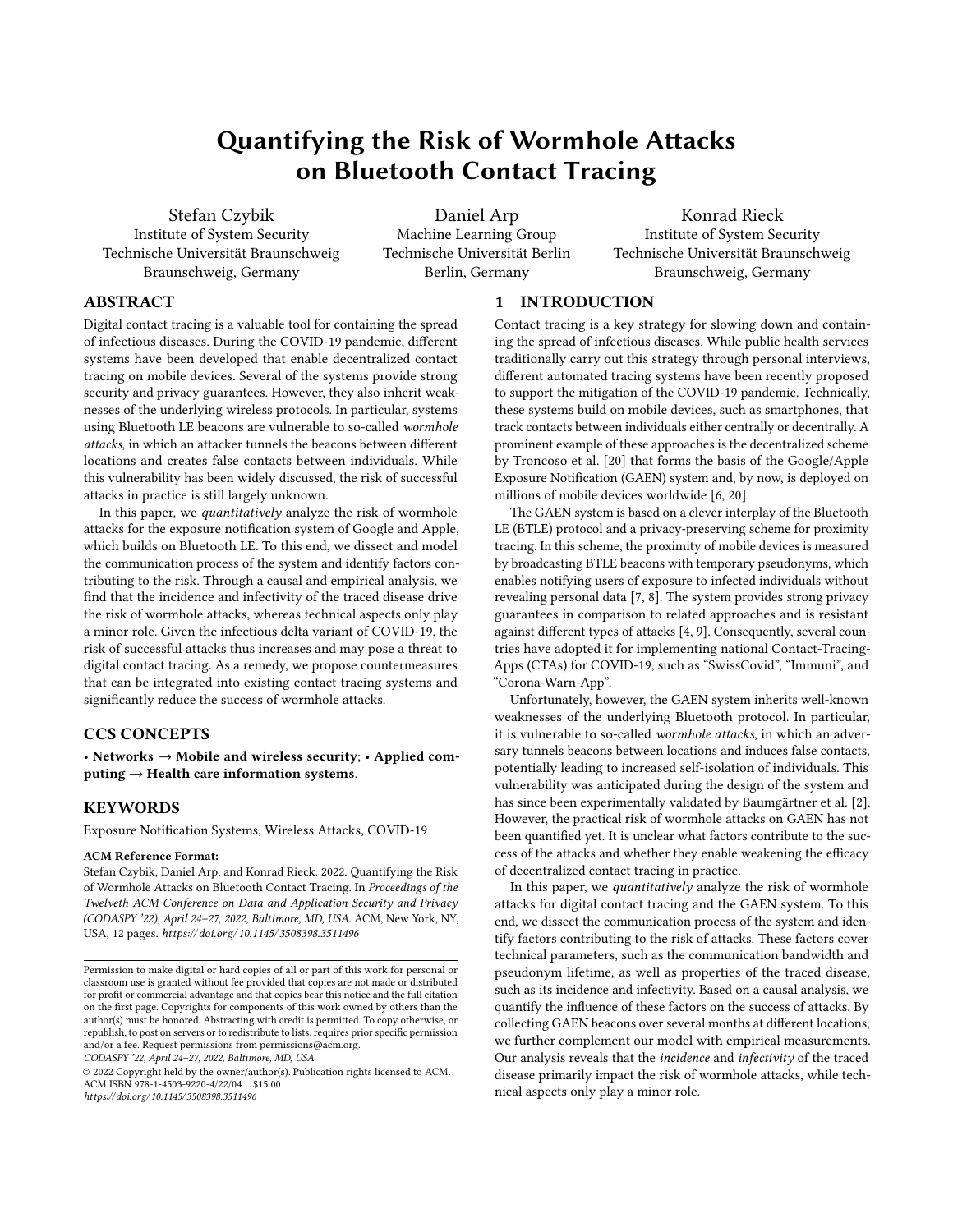In particular, we find that an increasing incidence linearly raises the chances of an adversary to tunnel beacons of infected persons between locations. Moreover, an increased infectivity of the disease reduces the effort to trigger false notifications, thus further fuelling the attack. During the COVID-19 pandemic, the tracing parameters had to be changed multiple times to cope with more infectious virus variants. Thus, we conclude that the risk of wormhole attacks currently increases and may jeopardize digital contact tracing. While a few fake alerts are easily compensated, high-incidence regions and infectious variants render attacks more dangerous and can lead to manipulated self-isolation of several people.

As a remedy, we propose two countermeasures that can be easily integrated into existing systems for contact tracing with GAEN. First, we recommend adjusting the parameters of the system to reduce the risk of successful wormhole attacks. Second, we present a simple detection scheme that identifies unusual bursts of beacons. Our empirical analysis demonstrates that especially the second scheme significantly reduces the success of wormhole attacks while preserving the effectivity of proximity tracing.

The rest of this paper is organized as follows: We discuss the background of digital contact tracing and wormhole attacks in Section [2.](#page-1-0) Our model of the GAEN system is introduced in Section [3.](#page-2-0) We present its causal and empirical analysis in Section [4](#page-5-0) and [5,](#page-7-0) respectively. Limitations and countermeasures are then discussed in Section [6](#page-9-0) and [7.](#page-10-0) Finally, Section [8](#page-11-8) concludes the paper.

# <span id="page-1-0"></span>2 BACKGROUND

During the COVID-19 pandemic, different concepts for contact tracing have been developed and extensively studied [e.g., [1,](#page-11-9) [13,](#page-11-10) [15,](#page-11-11) [19\]](#page-11-12). We focus our analysis on the Google/Apple Exposure Notification (GAEN) system that is widely employed in practice and provides strong privacy guarantees. In GAEN, the contact of individuals and the risk of infections are determined locally on mobile devices. A central service is only needed to pass anonymous information about positive diagnoses to the devices, limiting the risk of revealing personal data.

The local calculation of the infection risk is carried out using a Contact-Tracing-App (CTA) that interfaces with the GAEN framework. For our analysis, we focus on the Corona-Warn-App (CWA), an open-source implementation of a CTA developed in Germany. While this mobile application performs a risk estimation conceived by the German Robert Koch-Institute (RKI), we assume that other CTAs use similar mechanisms for determining the risk on mobile devices. Hence, we restrict our analysis to modeling this estimation and assessing its influence on the success of wormhole attacks.

# 2.1 Contact Tracing with GAEN

The GAEN system builds on the DP3T proposal [\[20\]](#page-11-1) and uses BTLE advertisements for the communication between devices. An undirected advertisement beacon is broadcasted every 200-270 ms to the nearby surrounding of a mobile device [\[7\]](#page-11-3). The beacon is called a Rolling Proximity Identifier (RPI) and contains all information for estimating the proximity of mobile devices and propagating information about infections in retrospection.

Technically, the RPI is composed of a Rolling Proximity Identifier Key (RPIK) and Associated Encrypted Metadata (AEM). The RPIK is derived from a Temporary Exposure Key (TEK) that is generated daily on the mobile device. The AEM contains metadata encrypted with the TEK, such as the signal strength of the sender [\[7,](#page-11-3) [8\]](#page-11-4). After receiving beacons, GAEN calculates the attenuation of the BTLE signal path to estimate the distance of the contact. The attenuation is the difference between the signal strength of the receiver and the sender. If the signal strength is lower at the receiver, the attenuation is positive. The attenuation is given in decibel (dB) and thus expressed on a logarithmic scale.

If a person participating in digital contact tracing gets a positive COVID-19 diagnosis, they can upload the TEKs from the last 14 days to a central service. These uploaded keys are called Diagnosis Keys (DKs) and provide the basis for determining contacts in retrospection. In particular, CTAs, such as the German CWA, download the DKs from the central service in regular intervals and check whether a locally retrieved RPI belongs to one of the DKs. If a match is detected, the user of the mobile device has been in the proximity of an infected individual in the past 14 days and a risk estimation needs to be started. In the following, we refer to a matching RPI as positive RPI (pRPI), as it plays a key role in wormhole attacks.

#### 2.2 Timing and Risk Estimation

While previous work has investigated the cryptographic scheme underlying GAEN for security and privacy issues, we take a different perspective in this paper. We focus on the timing and risk estimation of the protocol, as these aspects impact the success of wormhole attacks. Figure [1](#page-2-1) shows an overview of the system with its different timing parameters.

Timing. On the side of the sender, an RPIK is derived from the TEK every [RPI lifetime](#page-0-0)  $t_{\rm rl}$ . On the receiving side, the mobile devices are listening for beacons by scanning for a short moment<sup>[1](#page-1-1)</sup> in opportunistically intervals. This listening is characterized by two time parameters, the duration of the [scan window](#page-0-0)  $t_w$  and the minimum [scan interval](#page-0-0)  $t_i$ . As we see in Section [3,](#page-2-0) these time parameters also play a crucial role when estimating the efficacy of wormhole attacks on the GAEN system and the CTA.

Risk estimation. Once an exposure has been detected through a matching RPIK and DK, the CTA estimates the risk of an infection. This risk calculation combines information from the GAEN system, parameters from the CTA, and a transmission risk level provided by the central service together with the DKs. The transmission risk level describes the risk a person is transmitting the COVID-19 virus to another and is determined based on multiple epidemiological information [\[3\]](#page-11-13).

For our analysis, we focus on the risk calculation implemented by CWA since version 1.9 from December 2020 [\[11\]](#page-11-14). This calculation is also known as the *ExposureWindow mode* and used by several other CTAs with the GAEN system. Starting from a matching DK, the system constructs exposure windows with a maximum length of 30 minutes. Each window contains a set of sightings of pRPIs along with information on their attenuation during the scan window. The

<span id="page-1-1"></span> $^1$ [https://github.com/google/ exposure-notifications-internals/blob/aaada6ce5cad0e](https://github.com/google/exposure-notifications-internals/blob/aaada6ce5cad0ea1493930591557f8053ef4f113/exposurenotification/src/main/java/com/google/samples/exposurenotification/ble/scanner/BleScannerImpl.java#L218-L222) [a1493930591557f 8053ef4f 113/ exposurenotification/ src/main/java/ com/google/sampl](https://github.com/google/exposure-notifications-internals/blob/aaada6ce5cad0ea1493930591557f8053ef4f113/exposurenotification/src/main/java/com/google/samples/exposurenotification/ble/scanner/BleScannerImpl.java#L218-L222) [es/exposurenotif ication/ble/ scanner/BleScannerImpl.java#L218-L222](https://github.com/google/exposure-notifications-internals/blob/aaada6ce5cad0ea1493930591557f8053ef4f113/exposurenotification/src/main/java/com/google/samples/exposurenotification/ble/scanner/BleScannerImpl.java#L218-L222)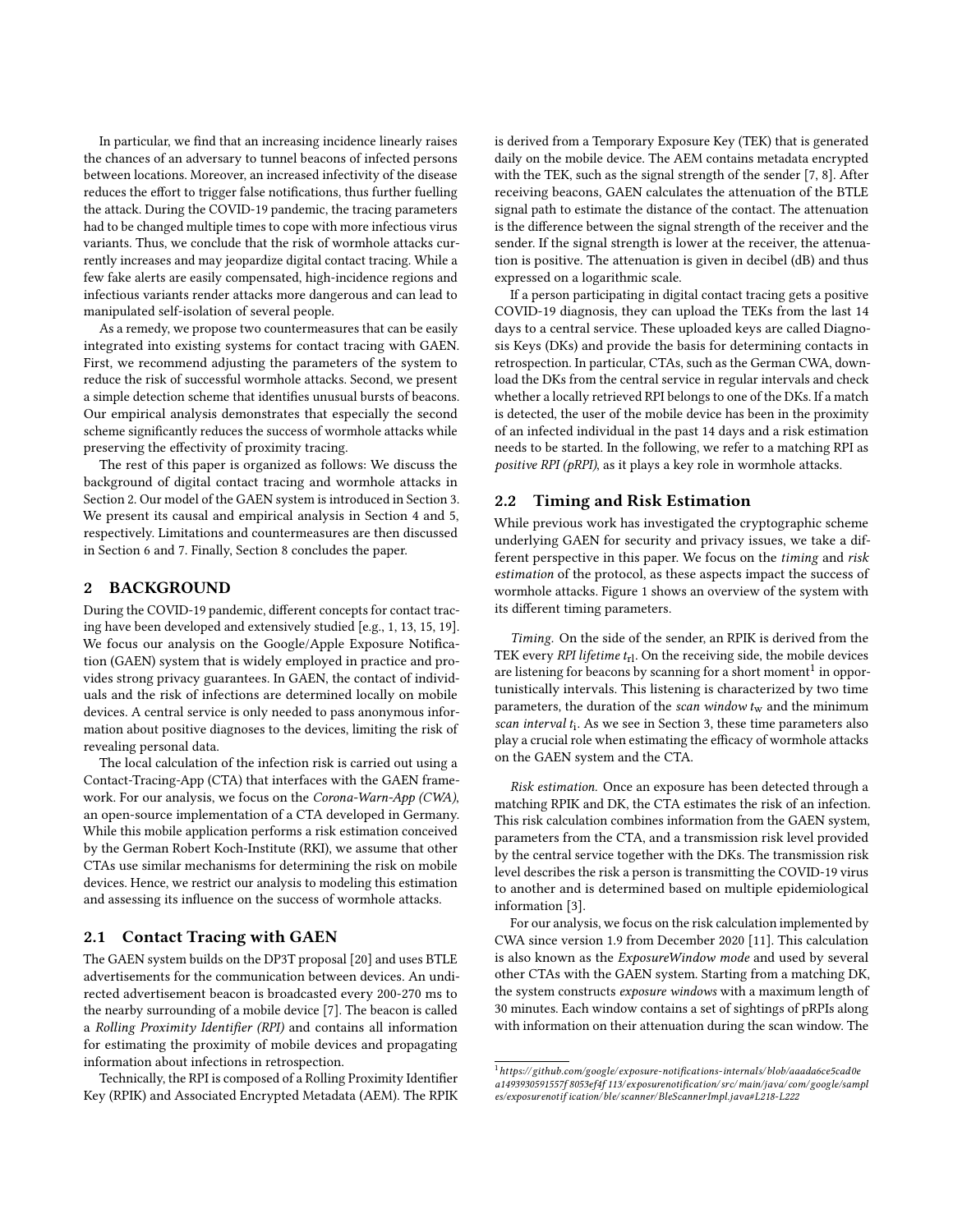<span id="page-2-1"></span>

Figure 1: Overview of timings in the GAEN system.

sightings are only kept in the exposure window if they satisfy the following four conditions<sup>[2](#page-2-2)</sup>:

- (1) The RPI is technically valid, which is checked in the implementation of GAEN.
- (2) The sighting lies within the exposure window with a tolerance of 2 hours, compensating clock drift.
- (3) The time from the first sighting of the RPI is not more than  $t_{rs}$ , the so-called [RPI sum time](#page-0-0).
- (4) The sender's signal strength of the sighting is between -50 dB and 20 dB. Unreasonable values are ignored.

The [RPI sum time](#page-0-0) describes how long an RPIK is counted in an exposure window. The GAEN system drops later sightings of the RPIK.  $t_{rs}$  is twice  $t_{rl}$ , which is hard-coded in the implementation.<sup>[3](#page-2-3)</sup>

Minimum exposure time. The CWA then conducts computations on the exposure windows returned by the GAEN framework. First, the application drops all windows where a close contact could not be measured over a given time span. That is, all exposure windows with an attenuation below 79 dB and a duration of less than the  $minimum$  exposure time  $t<sub>e</sub>$  are ignored. Second, all windows with a transmission risk level lower than a given threshold are dropped. The particular threshold is defined in the CWA implementation.<sup>[4](#page-2-4)</sup>

High-risk threshold time. After this filtering, the application computes the total contact time as a sum of the exposures. This summation process inside an exposure window has also changed since the roll-out of CWA.<sup>[5](#page-2-5)</sup> The configuration we refer to is that scan windows with a mean attenuation below 63 dB are weighted with a factor of 0.8, between 63 dB and 73 dB with a factor 1.0, and between 73 dB and 79 dB with a factor of 0.1. Values above 79 dB are dropped.<sup>[6](#page-2-6)</sup> The total exposure time per exposure window is multiplied with a normalization factor from the transmission risk level

<span id="page-2-3"></span> $3$ [https://github.com/google/ exposure-notifications-internals/blob/aaada6ce5cad0e](https://github.com/google/exposure-notifications-internals/blob/aaada6ce5cad0ea1493930591557f8053ef4f113/exposurenotification/src/main/java/com/google/samples/exposurenotification/matching/ExposureMatchingTracer.java#L663-L813) [a1493930591557f 8053ef4f 113/ exposurenotification/ src/main/java/ com/google/sampl](https://github.com/google/exposure-notifications-internals/blob/aaada6ce5cad0ea1493930591557f8053ef4f113/exposurenotification/src/main/java/com/google/samples/exposurenotification/matching/ExposureMatchingTracer.java#L663-L813)  $\ensuremath{\mathit{es}}/\ensuremath{\mathit{ex}}$  posurenotif ication/matching/ExposureMatchingTracer.java#L663-L813  $^4$ [https://github.com/corona-warn-app/ cwa-server/blob/ ebcf 43773f e82e85cebb69c](https://github.com/corona-warn-app/cwa-server/blob/ebcf43773fe82e85cebb69c3ec2ae49999335016/services/distribution/src/main/resources/main-config/v2/risk-calculation-parameters.yaml)

between 0.6 and 1.6 $^7$  $^7$  to get the *weighted exposure time*. A high-risk warning is finally displayed to the user if the sum of all weighted exposure times of the exposure windows is higher than [high-risk](#page-0-0) [threshold time](#page-0-0)  $t<sub>h</sub>$ .

# 2.3 Wormhole Attack

The privacy protection offered by the GAEN system comes at a price: It is impossible to discriminate an authentic RPI from one that is recorded and replayed. This weakness results from the core principle of privacy-preserving proximity tracing and has been acknowledged in the design of the framework [\[4\]](#page-11-5). Mechanisms enabling to differentiate between authentic and replayed RPIs would either provide clues to identify the sender or induce a costly communication overhead.

As a result, GAEN is vulnerable to so-called wormhole attacks [\[10\]](#page-11-15). In this class of attacks, an adversary records network packets at one location and replays them at another. In the case of BTLE, this relaying of packets allows tunneling beacons between different locations. To carry out the attack, an adversary needs two or more BTLE devices at different places connected through a communication backend. All devices send and receive BTLE beacons. On the receiving side, the beacons get a timestamp and are transmitted to the backend. On the sending side, the beacons are retrieved from the backend and replayed, as long as they are valid and useful for the attacker. Baumgärtner et al. [\[2\]](#page-11-7) demonstrate that such a wormhole attack is technically feasible for GAEN and allows creating fake contacts within the CWA.

# <span id="page-2-0"></span>3 QUANTIFYING THE RISK

We proceed to introduce our model for quantifying the risk of successful wormhole attacks. In order to develop a generic risk model for the GAEN, we first define the capabilities of an adversary carrying out the attack under ideal conditions. Based on these assumptions, we then progressively develop a model that allows us to analyze the risk of attacks and their impact in practice.

# 3.1 Threat Model

To quantify the risk of an attack, we require a threat model covering a precise definition of the adversary's goals and capabilities. Moreover, we need to specify technical restrictions that limit these capabilities in practice.

<span id="page-2-2"></span> $^2$ https://github.com/google/exposure-notifications-internals/blob/aaada6ce5cad0e [a1493930591557f 8053ef4f 113/ exposurenotification/ src/main/java/ com/google/sampl](https://github.com/google/exposure-notifications-internals/blob/aaada6ce5cad0ea1493930591557f8053ef4f113/exposurenotification/src/main/java/com/google/samples/exposurenotification/matching/ExposureMatchingTracer.java#L573) [es/exposurenotif ication/matching/ExposureMatchingT racer.java#L573](https://github.com/google/exposure-notifications-internals/blob/aaada6ce5cad0ea1493930591557f8053ef4f113/exposurenotification/src/main/java/com/google/samples/exposurenotification/matching/ExposureMatchingTracer.java#L573)

<span id="page-2-4"></span> $3ec2ae49999335016/\allowbreak services/distribution/src/main/resources/main-config/v2/risk$ [calculation-parameters.yaml](https://github.com/corona-warn-app/cwa-server/blob/ebcf43773fe82e85cebb69c3ec2ae49999335016/services/distribution/src/main/resources/main-config/v2/risk-calculation-parameters.yaml)

<span id="page-2-5"></span> $^5$ [https://github.com/corona-warn-app/ cwa-server/commit/ e88332397d4010c3854b](https://github.com/corona-warn-app/cwa-server/commit/e88332397d4010c3854bd91de5b1a60b52658c58#diff-0e35d95ed502fde88e197efd495faf0cd4af7c215c377e5a183612a75d489ded) [d91de5b1a60b52658c58#diff-0e35d95ed502f de88e197efd495f af 0cd4af7c215c377e5a](https://github.com/corona-warn-app/cwa-server/commit/e88332397d4010c3854bd91de5b1a60b52658c58#diff-0e35d95ed502fde88e197efd495faf0cd4af7c215c377e5a183612a75d489ded) [183612a75d489ded](https://github.com/corona-warn-app/cwa-server/commit/e88332397d4010c3854bd91de5b1a60b52658c58#diff-0e35d95ed502fde88e197efd495faf0cd4af7c215c377e5a183612a75d489ded)

<span id="page-2-6"></span><sup>6</sup>[https://github.com/corona-warn-app/ cwa-server/blob/ ebcf 43773f e82e85cebb69c](https://github.com/corona-warn-app/cwa-server/blob/ebcf43773fe82e85cebb69c3ec2ae49999335016/services/distribution/src/main/resources/main-config/v2/risk-calculation-parameters.yaml) [3ec2ae49999335016/ services/distribution/ src/main/resources/main-conf ig/v2/ risk](https://github.com/corona-warn-app/cwa-server/blob/ebcf43773fe82e85cebb69c3ec2ae49999335016/services/distribution/src/main/resources/main-config/v2/risk-calculation-parameters.yaml)[calculation-parameters.yaml](https://github.com/corona-warn-app/cwa-server/blob/ebcf43773fe82e85cebb69c3ec2ae49999335016/services/distribution/src/main/resources/main-config/v2/risk-calculation-parameters.yaml)

<span id="page-2-7"></span> $^7$ [https://github.com/corona-warn-app/ cwa-server/blob/ ebcf 43773f e82e85cebb69c3e](https://github.com/corona-warn-app/cwa-server/blob/ebcf43773fe82e85cebb69c3ec2ae49999335016/services/distribution/src/main/resources/main-config/v2/presence-tracing-parameters.yaml) [c2ae49999335016/ services/distribution/ src/main/resources/main-conf ig/v2/presence](https://github.com/corona-warn-app/cwa-server/blob/ebcf43773fe82e85cebb69c3ec2ae49999335016/services/distribution/src/main/resources/main-config/v2/presence-tracing-parameters.yaml)[tracing-parameters.yaml](https://github.com/corona-warn-app/cwa-server/blob/ebcf43773fe82e85cebb69c3ec2ae49999335016/services/distribution/src/main/resources/main-config/v2/presence-tracing-parameters.yaml)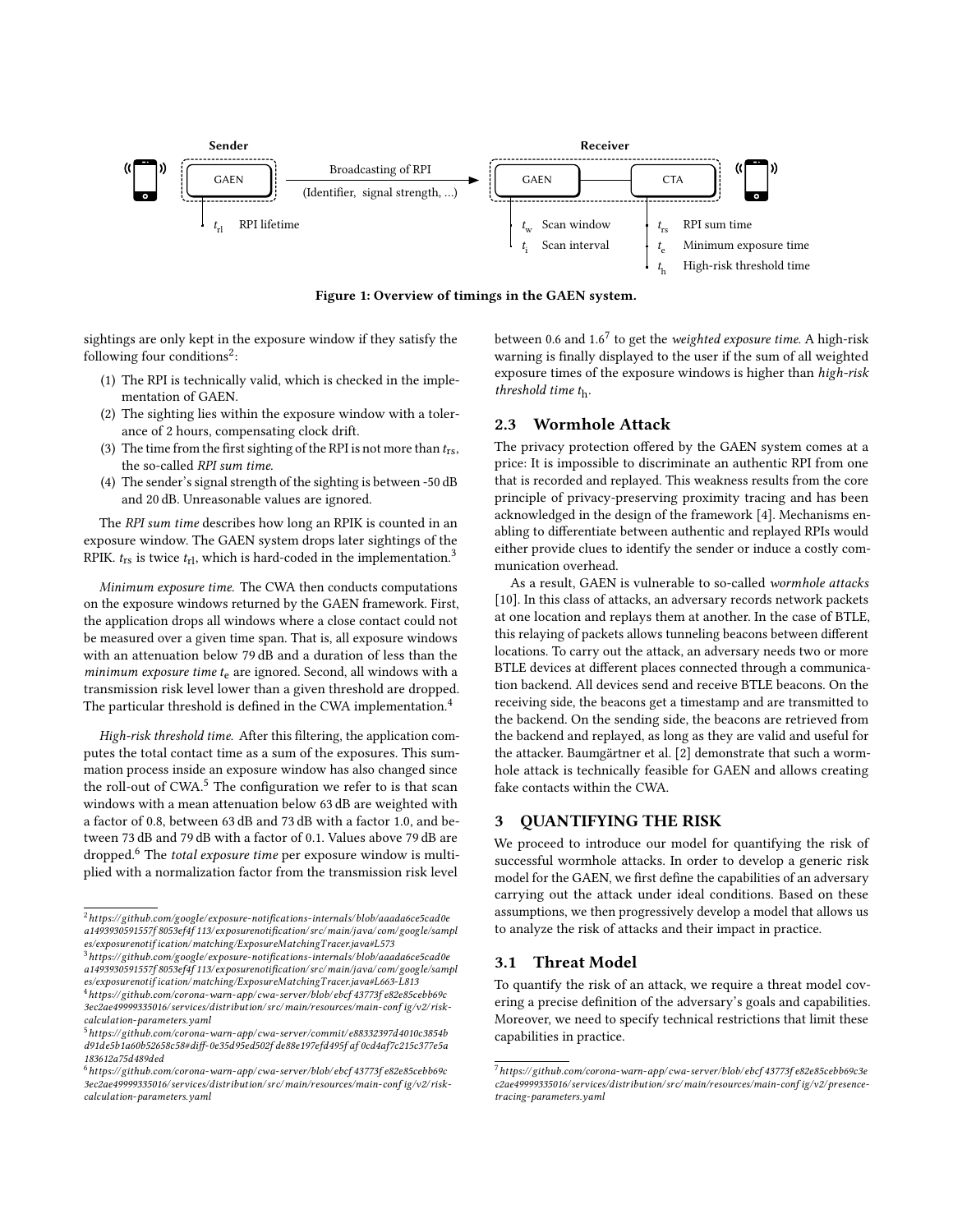Attacker's goal. For our analysis, we consider the wormhole attack as described by Baumgärtner et al. [\[2\]](#page-11-7). In this scenario, the attacker connects multiple locations through a wormhole to induce false warnings. The attacker succeeds if a high-risk warning in the CWA is shown [\[17\]](#page-11-16) to a selected person, the victim. As a consequence of this notification, the person should self-isolate, which might, for instance, lead to financial losses or mental stress for the victim. The affected person is not forced to isolate, but not to do so would undermine the purpose of the CWA. We focus on a single victim, yet the adversary can easily scale the attack to several persons at all ends of the wormhole. This would lead to a more destructive threat. Still, the attack setup would be technically identical.

Attacker's capabilities. To be able to bound the practical risk for wormhole attacks appropriately, we assume a strong yet realistic attacker. In our threat model, the attacker has the technical equipment to receive an arbitrarily high amount of RPIs at multiple locations within the limits of the BTLE protocol. All these RPIs can be forwarded to another location, where the attack is carried out. The RPIs can be replayed at this location also within the limitations of BTLE. The attacker can send RPIs to the victim at any desired signal strength and as long as needed for a successful attack.

Attacker's restrictions. The attacker must take into account the limitations imposed by the design of the CWA and the underlying protocol. In particular, she cannot make changes to a user device or the central service. Therefore, despite tunneling beacons, she must adhere to the original protocol of the GAEN system. In addition, the adversary cannot determine whether an RPIK belongs to a DK, that is, is sent from a device of an infected person. Consequently, the attack can only increase the chance for a high-risk warning at the victim but never directly trigger one.

# Summary of threat model

- ⊕ Receive, send, and replay RPIs
- ⊕ Manipulate the sending signal strength
- ⊕ Send RPIs long enough to the victim
- ⊖ Manipulate devices or the backend service
- ⊖ Access information about the diagnosis state

## 3.2 Improving the Attack

Our risk model assumes that each BTLE advertisement sent by the adversary is considered by the victim's CTA. At first glance, this seems like an unrealistic assumption, as the original attack proposed by Baumgärtner et al. [\[2\]](#page-11-7) does not guarantee this behavior. However, in the following, we show that an adversary only needs to slightly adapt her attack strategy to meet this assumption.

Adapting the attack. To modify the attack, we first need to understand the role of the Received Signal Strength Indication (RSSI) for risk calculation. The RSSI, expressed in dBm, indicates the signal strength that is reaching the receiver.

Note that the RSSI does not allow deriving the signal strength used by the sender, but instead represents an independent metric. The CTA uses the RSSI and the sender's signal strength stored in an RPI to calculate the attenuation, which, in turn, allows computing

the final risk score. From Section [2,](#page-1-0) we already know that the CWA only considers RPIs with an attenuation lower than 79 dB for the risk estimation. Consequently, we need to ensure that the relayed RPIs in a wormhole attack match this condition.

When a victim approaches the attacker's device, the attacker collects RPIs broadcasted by the victim's smartphone. From these RPIs, she then extracts the meta information of the RSSI and uses it to estimate the distance between both devices. Because the attenuation of a signal path is always the same in both transmitting directions, the attacker can calculate and increase the sender's signal strength for the BTLE advertisement, allowing her to compensate for the attenuation. As a result, the attacker ensures that the risk calculation of the victim's device considers all RPIs sent by the attacker, increasing the effectiveness of the attack.

While this modification of the attack seems straightforward, the attacker must overcome a non-trivial problem first. As previously discussed, the attacker needs to know the sender's signal strength and the RSSI to derive the attenuation, which is used to calculate the overall risk of infection. Unfortunately, the attacker has no information about the replayed RPI's signal strength, as it is stored in the AEM and, therefore, not available to the adversary at attack time. Furthermore, it is not possible to derive the sender's signal strength from the RSSI, as there exists no standardized relationship between the RSSI and any particular physical parameter.

As a remedy, the attacker can perform calibration experiments with test devices in advance. If the attacker knows the victim's smartphone, she can use a similar device to estimate the required signal strength. Note that previous research has already successfully demonstrated the feasibility of such an approach to estimate unknown parameters [\[5,](#page-11-17) [12,](#page-11-18) [14\]](#page-11-19). In the following, we thus assume that all RPIs received by the victim's device are considered by the CTA for risk estimation.

# 3.3 Modelling the Risk

Based on our threat model and the improved attack, we can now introduce a model for bounding the risk of a wormhole attack. To this end, we first describe the underlying assumptions and discuss why these are sufficient for bounding the risk in practice. Afterward, we present our risk model to compute the risk of a successful attack in a worst-case setting.

Model Assumptions. As we consider a worst-case scenario, we can omit various factors that would otherwise need to be taken into account. Further, we make several simplifying assumptions that reduce the complexity of the resulting risk model. Note that these assumptions do not affect the outcome of our analysis, as we are solely interested in bounding the risk of wormhole attacks. We discuss the effect of the assumptions in Section [6.](#page-9-0)

In total, we make four assumptions:

- A.1 pRPIs are equally distributed under all RPIs
- A.2 All RPIs are recognized by the risk calculation
- <span id="page-3-0"></span>A.3 Movement of people is equally distributed
- A.4 All people report their diagnosis

The first assumption allows us to work with mean values of several model parameters and omit high-order statistical moments. The second assumption enables neglecting the impact of the [scan](#page-0-0) [interval,](#page-0-0) packet loss and attenuation. Moreover, we do not model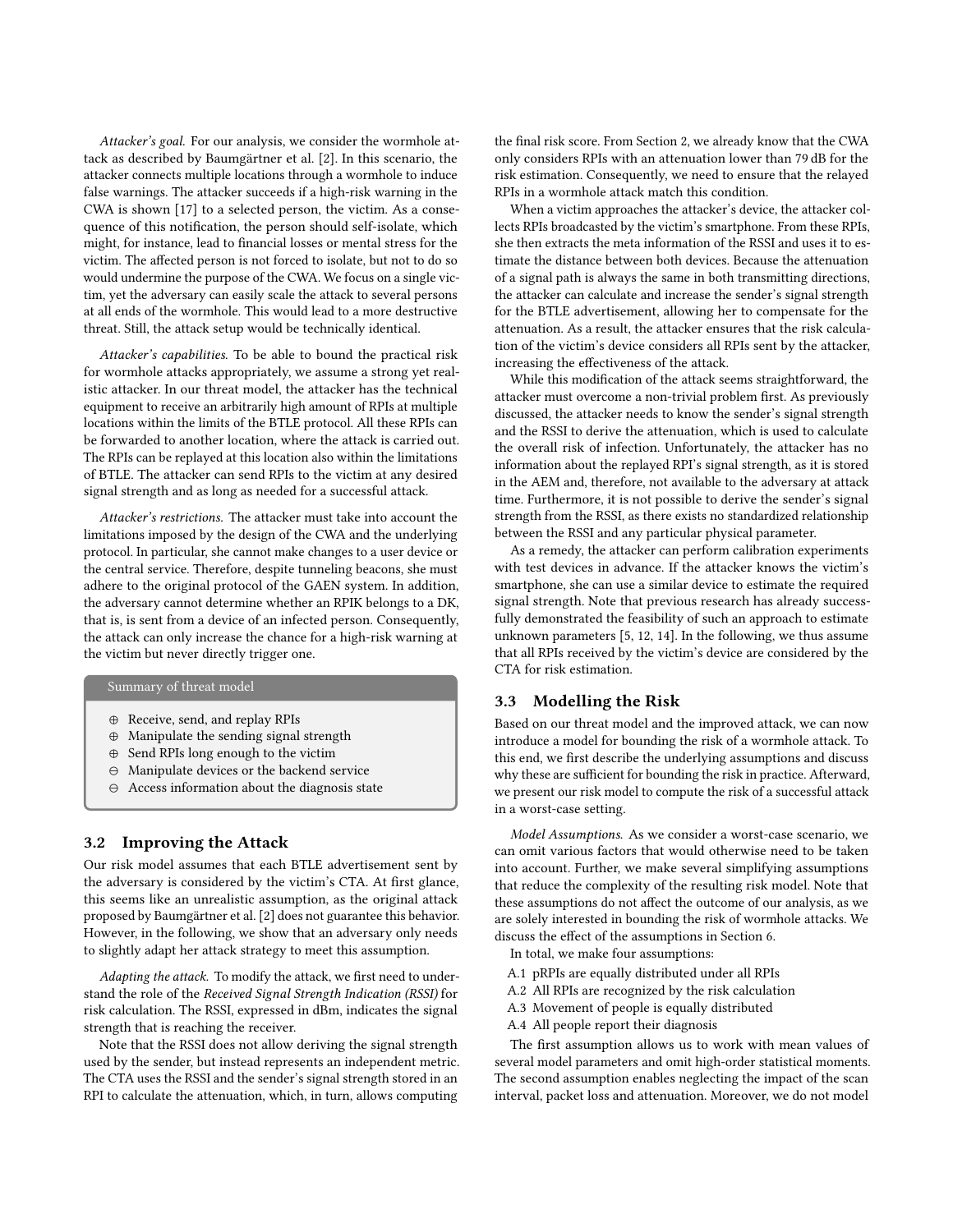the delay of reported infections in practice. All other parameters like the transmission risk are assumed as worst-case values for the construction of our model.

A simple risk model. Let us start by designing a simple model for the risk of a successful wormhole attack. On an abstract level, a successful attack mainly depends on two parameters: The first variable is the number of received pRPIs by the victim, which we denote as  $n_a$ . The second variable is the minimum number of pRPIs required to trigger a high-risk warning in the CWA denoted as  $n_{\rm i}$ . That is, an attacker obviously succeeds, if she can ensure that

<span id="page-4-5"></span>
$$
n_{\rm a} \ge n_{\rm i} \tag{1}
$$

Note that we do not model when high-risk warnings appear, and hence both variables are time-independent in our analysis.

While the above described relation between  $n_{\rm a}$  and  $n_{\rm i}$  is straightforward, it is so far unclear how values or bounds for these variables can be analytically determined. The following sections thus discuss which factors influence  $n_a$  and  $n_i$ , as well as how we can use this knowledge to bound the overall risk of successful attacks.

## <span id="page-4-6"></span>3.4 Modeling the Variable  $n_i$

The number of needed [pRPIs for a successful attack](#page-0-0)  $n_i$  depends mainly on values from the risk calculation of the GAEN and CWA. If the sum of all weighted exposure times of the exposure windows is higher than the [high-risk threshold time](#page-0-0)  $t<sub>h</sub>$ , a high-risk warning is displayed. The maximum amount of time one pRPI can contribute to the risk calculation needs to consider the [RPI sum time](#page-0-0) and the maximum transmission risk level factor. From this follows that the maximum amount of time is  $t_{rs} \cdot \tau$ . We need to divide  $t_h$  by  $t_{rs} \cdot \tau$ and ceil the result to get  $n_i$ :

<span id="page-4-0"></span>
$$
n_{\rm i} = \left\lceil \frac{t_{\rm h}}{t_{\rm rs} \cdot \tau} \right\rceil \tag{2}
$$

In Equation [\(2\)](#page-4-0), there is no influence of the [minimum exposure](#page-0-0) [time](#page-0-0)  $t_{e}$  so far. This formulation is correct, but a constraint is missing now. If the GAEN needs more than one RPI from the same TEK in the risk calculation, the exposure of only one RPI will be ignored. This happens when  $t_{rs} < t_e$ . We can calculate the number of RPIs  $n_c$ we need for recognition in the risk calculation with Equation [\(3\)](#page-4-1). This number tells us how many [continuous](#page-0-0) RPIs from the same TEK are needed for a successful attack:

<span id="page-4-1"></span>
$$
n_{\rm c} = \left\lceil \frac{t_{\rm e}}{t_{\rm rs} \cdot \tau} \right\rceil. \tag{3}
$$

We assume that the attacker is replaying an RPI always with  $t_{rs}$ . We discuss this assumption later in Section [3.6.](#page-4-2)

#### 3.5 Modeling the Variable  $n_a$

Only a tiny fraction of the received RPIs at the victim are pRPIs. The size of the fraction depends on two factors: The total amount of RPIs that the victim's device can receive during a single [scan](#page-0-0) [window,](#page-0-0) denoted as  $n_r$ , and the incidence of the traced disease, that is, the number of infected individuals participating in digital contact tracing using GAEN.

Maximum RPIs per scan window. We start by bounding the maximum number of RPIs that can be sent during a scan window to a device  $n_r$ . The upper bound of this number shown in Equation [\(4\)](#page-4-3) depends mainly on the limitations of the BTLE protocol and the scan window  $t_w$  of the GAEN. From the GAEN specification, we know the data size of the advertisement is  $D = 376$  Bit. BTLE advertisements have a data rate of  $C_{BT} = 1$  MBit/s per channel. Between two advertisements, there needs to be an inter-frame space  $IFS = 150$  Bit. This means that there is an overhead of  $\hat{O}_{BT} = \frac{D+IFS}{D} = 1.40$  [\[18\]](#page-11-20). Consequently, we can bound the maximum number of receivable RPIs per scan window as follows

<span id="page-4-3"></span>
$$
n_{\rm r} = \left[ \frac{C_{BT}}{D \cdot O_{BT}} \cdot t_{\rm w} \right]. \tag{4}
$$

Infection Incidence. As a second factor contributing to the variable  $n_a$ , we consider the infection incidence *I*. This epidemiological value is typically defined as the mean 7-day incidence per 100,000 population of the traced disease. As only people using the CWA are vulnerable to wormhole attacks, however, we simply model the [incidence of the CWA devices,](#page-0-0) that is, the ratio of devices associated with an infection per 100,000. Thus, our model is comparable to the current 7-day incidence of the SARS-CoV-2 virus published by the RKI for Germany.

Like  $n_i$ , we have also an influence to  $n_a$  if  $n_c$  is bigger than 1 or not. If  $n_c$  is bigger, this means that [continuous](#page-0-0) RPIs over at least  $t_e$ are needed. Otherwise, their exposure windows are not recognized by the risk calculation. RPIs are often not continuous due to the movement of mobile devices from which they are collected. To model this issue, we introduce the parameter  $M$  that represents the percentage of people fluctuating at the collection site, where 1 means all people are exchanged during the [RPI lifetime.](#page-0-0) If we put this together, we obtain Equation [\(5\)](#page-4-4) for the [number of](#page-0-0) pRPIs [transmitted during the attack.](#page-0-0)

<span id="page-4-4"></span>
$$
n_{\rm a}(I, M) = n_{\rm r} \cdot \frac{I}{10^5} \cdot \begin{cases} 1 & \text{if } n_{\rm c} \le 1 \\ & (1 - M) & \text{if } n_{\rm c} > 1 \end{cases} \tag{5}
$$

## <span id="page-4-2"></span>3.6 Sending and Collecting RPIs

Equipped with bounds for Equation [\(1\)](#page-4-5), we can continue to model the practical operation of a wormhole attack. From Equation [\(4\)](#page-4-3), we know how many RPIs need to be collected by an adversary to fill a whole [scan window.](#page-0-0) In practice, however, it is also useful to know how many RPIs an attacker need to send to reach  $n_i$  pRPIs in a [scan window.](#page-0-0) We can calculate this number, denoted as  $n_m$ , as follows:

$$
n_m(n_i, I, M) = n_i \cdot \frac{10^5}{I} \cdot \begin{cases} 1 & \text{if } n_c \le 1 \\ \frac{1}{(1-M)} & \text{if } n_c > 1 \end{cases}
$$
 (6)

 This number plays an important role when we later investigate different practical attack scenarios and conditions.

Attack Strategies. Once the adversary has collected RPIs, there are different strategies for sending these to the victim. In a classic wormhole attack, a packet is simply relayed to another location. An improvement of this attack is to replay collected RPIs several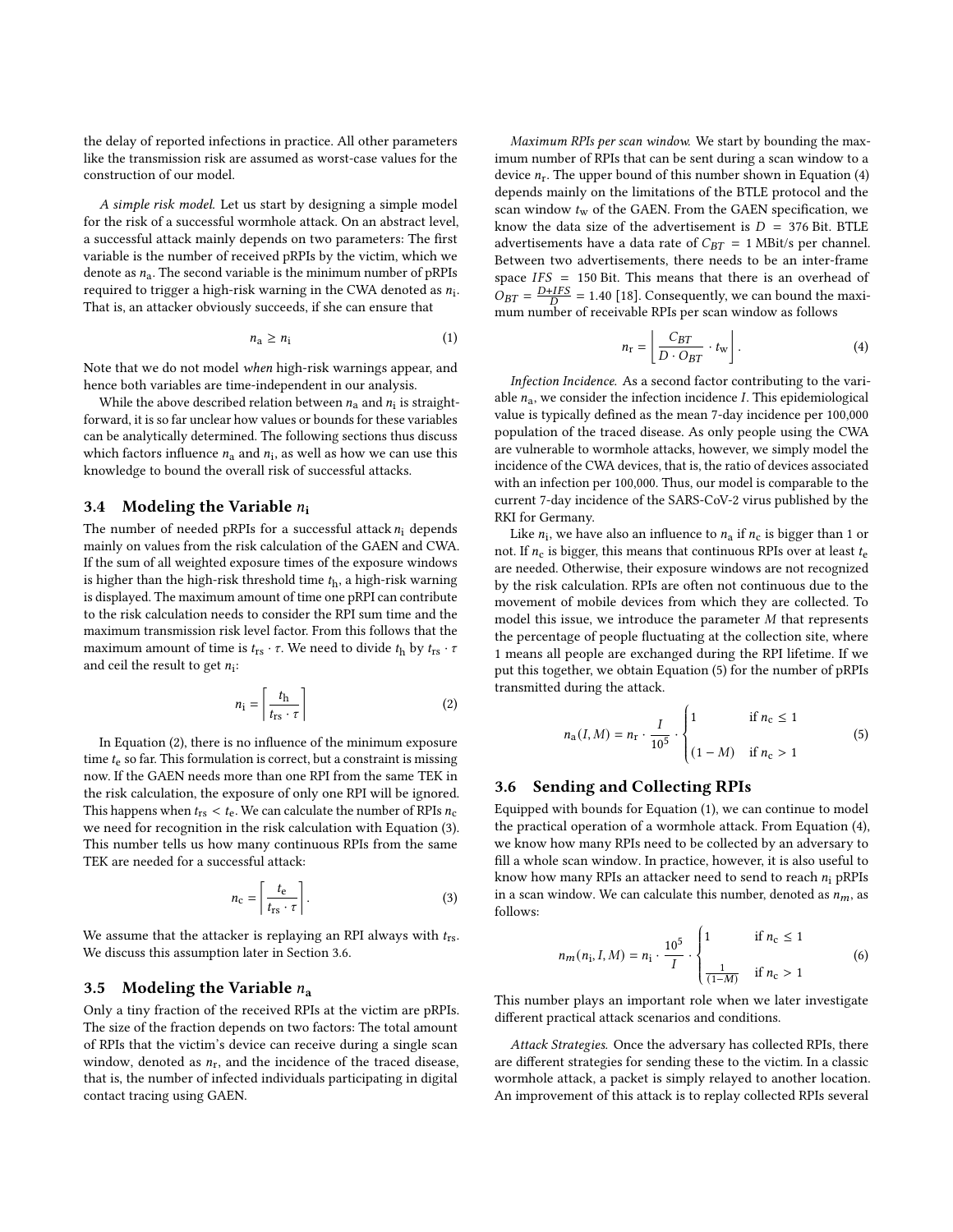times. For the GAEN system, this repetition is helpful, as it increases the chances of RPIs to be recognized by the victim during a scan window. An ideal replay time is the [RPI sum time,](#page-0-0) enabling an attacker to optimally use collected RPIs. If the attacker acquires only a limited amount of RPIs, a burst replay provides good performance within this time. The RPIs are collected in a two-hour window and replayed in bursts to the victim in intervals of the [RPI sum time.](#page-0-0) By contrast, if a large amount of RPIs is available, the attacker can also conduct a flooding replay. At places where people stay around the [RPI sum time,](#page-0-0) RPIs can be continuously replayed for two hours for maximum utilization.

An attacker can combine and mix both strategies arbitrarily. Based on our threat model, we focus on a targeted attack on one victim. That is, we consider an adversary aiming at creating false high-risk warnings for one person at the sending site. Since our model is time-independent, the concrete strategy thus has no real influence on our analysis and model.

Order of RPIs. If we have the case that  $n_c > 1$ , the attacker needs to ensure that RPIs from the same TEK are replayed in order. A solution for this problem is to replay RPIs every  $t_{\rm rl}$  instead of  $t_{\rm rs}$ . This acceleration is easy to conduct but doubles  $n_c$ . A replay of  $t_{rs}$ in order is not trivial, because there is no obvious information about which RPIs belong to the same TEK. A stretched replay might be a solution for this, where the sequence of collected RPIs are replayed in a double amount of time. This stretched replay will ensure the order and increase the replay time from  $t_{\rm rl}$  to  $t_{\rm rs}$ .

Collecting RPIs. Several parameters affect the collection of RPIs at the endpoints of the wormhole attack. Theoretically, each device can collect  $n_r$  per scan window  $t_w$ . However, this optimal collection is usually not feasible in a real scenario due to the limited availability of devices near the collection point. For this reason, we do not create an analytical model for collection and instead conduct a field study to fill in the missing information. This empirical analysis is presented in Section [5.](#page-7-0)

#### <span id="page-5-0"></span>4 CAUSAL ANALYSIS

Our risk model allows us to study the influence of various factors on the success of a wormhole attack for a arbitrary CTA using the GAEN. In the following, we examine the effects of those five factors that mainly determine the effectiveness of the attack. For this causal analysis, we focus on the current configuration of the German CWA app. Since [RPI sum time](#page-0-0) is the only variable in our model that does not depend on the disease being tracked, it is plotted on the x-axis in the following figures. Note that all figures in this section refer to the basic equation [\(1\)](#page-4-5).

<span id="page-5-5"></span>

|  |  | Table 1: CWA configuration at different times. |  |  |  |
|--|--|------------------------------------------------|--|--|--|
|--|--|------------------------------------------------|--|--|--|

| Date                       | $t_{\rm h}$                       | $t_{\rm e}$     |
|----------------------------|-----------------------------------|-----------------|
| November 2020 <sup>8</sup> | $15 \text{ min}$ $10 \text{ min}$ |                 |
| February 2021 <sup>9</sup> | $15 \text{ min}$                  | 5 min           |
| March 2021 <sup>10</sup>   | $13 \text{ min}$                  | $5 \text{ min}$ |
| April 2021 <sup>11</sup>   | $9 \text{ min}$                   | 5 min           |

Current CWA configuration. The configuration of the app has changed several times in the past. In particular, the values of  $t<sub>h</sub>$  and  $t<sub>e</sub>$  have been adjusted to account for the increasing infectivity of the COVID19 virus. Table [1](#page-5-5) lists these different configurations. For our causal analysis, we use the values defined in April 2021 [\[14\]](#page-11-19). Based on these values, we arrive at the following configuration of our risk model which captures the behavior of the GAEN system and the CWA in a worst-case scenario:

| $t_{\rm w} = 4$ s         | $t_i = 3 \text{ min}$       | $t_e = 5$ min         |
|---------------------------|-----------------------------|-----------------------|
| $t_{\rm h} = 9 \,\rm min$ | $t_{\rm rl} = 10 \,\rm min$ | $t_{\rm rs} = 20$ min |
| $n_c=1$                   | $n_i=1$                     | $n_r = 7787$          |
|                           | $\tau = 1.6$                |                       |

The value  $n_c = 1$  simplifies the attack a lot because each collected RPI can be replayed for  $t_{rs}$  and will be recognized in the risk calculation. Further,  $M$  is not relevant in this current configuration and thus omitted in the following analysis.

## 4.1 Influence of Incidence

First, we examine the influence of the [incidence of the CWA devices.](#page-0-0) From Equation [\(5\)](#page-4-4) we can see that  $n_a$  has a linear dependency on *I*. Figure [2](#page-5-6) shows this dependency. Although the plot looks trivial at a first glance, we observe that only for  $I$  equal or higher than 12.84, at least one positive RPI can be transmitted during the attack. This is a lower bound for a successful attack in general for the current configuration.

<span id="page-5-6"></span>

Figure 2: Number of sent positive RPIs during an attack depending on the incidences at the current CWA configuration

<span id="page-5-1"></span> $8$ [https://github.com/corona-warn-app/ cwa-server/commit/4f 4da45c99ad311363b42b](https://github.com/corona-warn-app/cwa-server/commit/4f4da45c99ad311363b42b16d6950152eb8f65c6) [16d6950152eb8f 65c6](https://github.com/corona-warn-app/cwa-server/commit/4f4da45c99ad311363b42b16d6950152eb8f65c6)

<span id="page-5-2"></span> $^9$ [https://github.com/corona-warn-app/ cwa-server/commit/ f5b3490b5ecca692661e26a](https://github.com/corona-warn-app/cwa-server/commit/f5b3490b5ecca692661e26a98b8b7af9ed149153) [98b8b7af9ed149153](https://github.com/corona-warn-app/cwa-server/commit/f5b3490b5ecca692661e26a98b8b7af9ed149153)

<span id="page-5-3"></span><sup>10</sup>[https://github.com/corona-warn-app/ cwa-server/commit/ e88332397d4010c3854b](https://github.com/corona-warn-app/cwa-server/commit/e88332397d4010c3854bd91de5b1a60b52658c58) [d91de5b1a60b52658c58](https://github.com/corona-warn-app/cwa-server/commit/e88332397d4010c3854bd91de5b1a60b52658c58)

<span id="page-5-4"></span><sup>11</sup>[https://github.com/corona-warn-app/ cwa-server/commit/9e3b0990f c8e82929c0c7e](https://github.com/corona-warn-app/cwa-server/commit/9e3b0990fc8e82929c0c7e060a4d8a8e5ebaf326) [060a4d8a8e5ebaf326](https://github.com/corona-warn-app/cwa-server/commit/9e3b0990fc8e82929c0c7e060a4d8a8e5ebaf326)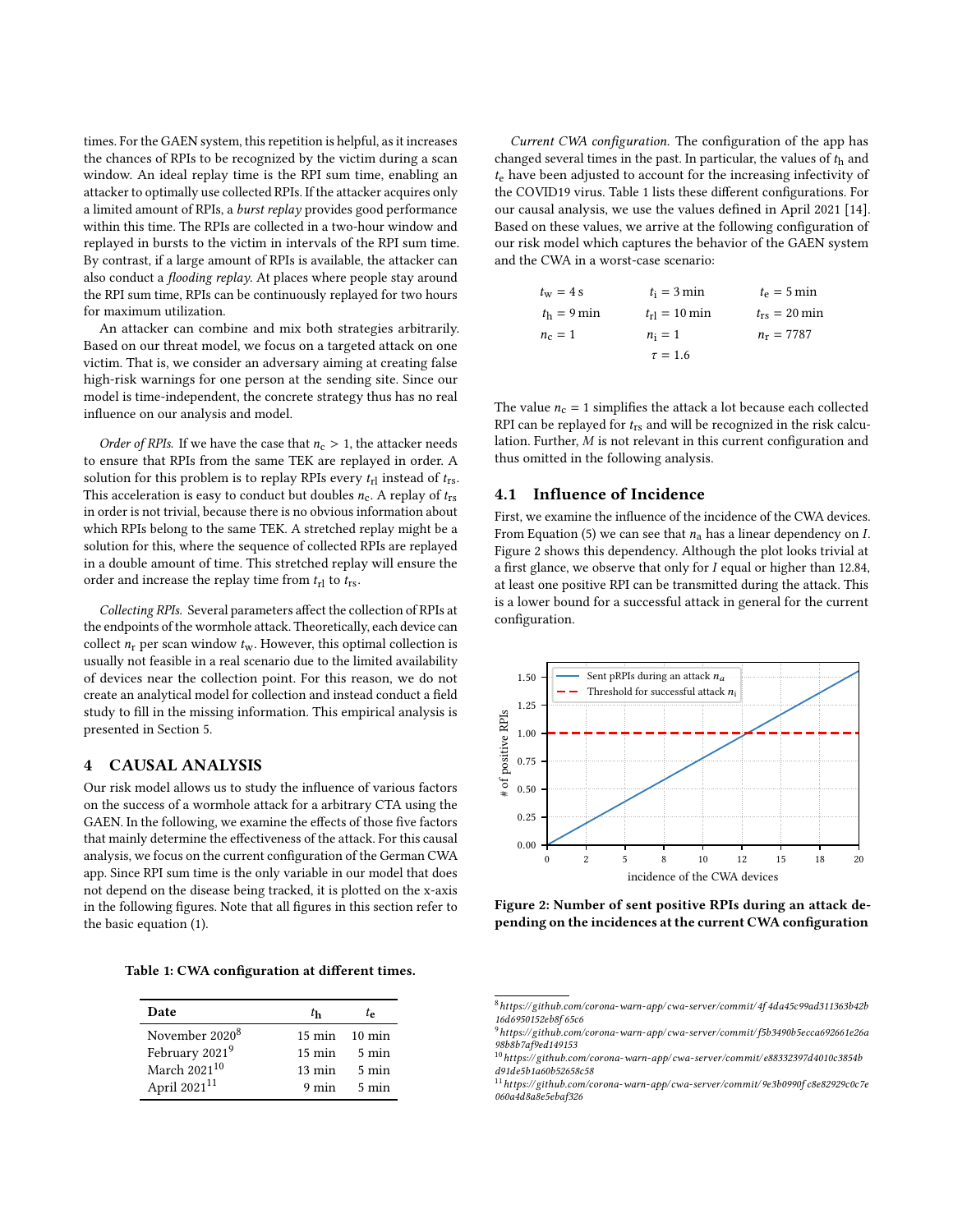<span id="page-6-0"></span>

Figure 3: Number of needed positive RPIs for a successful attack depending on the [RPI sum time](#page-0-0) for different [high](#page-0-0)[risk threshold times](#page-0-0)  $t<sub>h</sub>$ .



For an [incidence of the CWA devices](#page-0-0) below 12.84, wormhole attacks are ineffective in the current configuration and do not pose a risk.

Depending on the configuration of the CWA, however, sending a pRPI does not necessarily mean that an attack is successful. In the following, we show how the value of  $t<sub>h</sub>$  can impact the effect of successful attacks.

# 4.2 Influence of Threshold Time

From Equation [\(2\)](#page-4-0), we know that the [number of needed](#page-0-0) pRPIs [for a successful attack](#page-0-0)  $n_i$  is correlated with the [high-risk threshold](#page-0-0) [time](#page-0-0)  $t<sub>h</sub>$ . That is, if we lower  $t<sub>h</sub>$ , we automatically decrease  $n<sub>i</sub>$ . Figure [3](#page-6-0) shows  $n_i$  for different values of  $t<sub>h</sub>$ , where the x-axis represents the [RPI sum time](#page-0-0)  $t_{rs}$ . The values of  $t_h$  are plotted in different colors and the fine lines are the underlying continuous functions. The blue dashed line marks the current configuration of  $t_{rs}$  in CWA.

Interestingly, even at a [high-risk threshold time](#page-0-0) of 32 minutes, only a single pRPI is needed to perform a successful attack. This low threshold is mainly because of the high infectivity of the current virus variant. Even at a lower  $t_{rs}$  only an increment of  $n_i$  to two would be possible. Given the increasing infectivity of COVID-19, wormhole attacks thus become more effective.

## Take-away message 2

Only a single positive RPI is needed for a successful wormhole attack if the [high-risk threshold time](#page-0-0) in CWA is below 32 minutes, as in the current configuration.

## 4.3 Interplay of Incidence and RPI Lifetime

Since we know that there is a lower bound for the [incidence of the](#page-0-0) [CWA devices](#page-0-0) *I*, we can plot  $n_i$  and  $n_a$  for different values of *I*. In Figure [4,](#page-6-1) we see  $n_a$  on the y-axis for varying incidences in different

<span id="page-6-1"></span>

Figure 4: Number of send positive RPIs during an attack depending on the [RPI sum time](#page-0-0) for different [incidence of the](#page-0-0) [CWA devices](#page-0-0) I

colors. The threshold for a successful attack is the red dashed line and is the same as in Figure [3.](#page-6-0)

From this plot, we can derive the risk if the intersection between I and  $t_{rs}$  is above the threshold of  $n_i$ . If the intersection of the value of [incidence of the CWA devices](#page-0-0) and the current [RPI sum](#page-0-0) [time](#page-0-0) is above the threshold, a successful attack becomes possible. The larger the distance, the easier an attack can be performed, since fewer RPIs need to be tunneled. Hence, we can deduce that the current configuration is vulnerable to wormhole attacks. In addition, we observe that a lower [RPI sum time](#page-0-0)  $t_{rs}$  would reduce the risk at lower incidences.

#### Take-away message 3

The current configuration of CWA is vulnerable to wormhole attacks, whose effectivity linearly depends on the [incidence of the CWA devices.](#page-0-0)

### 4.4 Further Influences

Minimum exposure time. Another value that the infectivity of the virus could impact is the [minimum exposure time.](#page-0-0) In Figure [5,](#page-7-1) the number of needed [pRPIs for a successful attack](#page-0-0) is shown for different values of the [minimum exposure time](#page-0-0)  $t_{e}$ , similar to Figure [3.](#page-6-0) We observe that the influence of the [minimum exposure time](#page-0-0) is inversely related to the [high-risk threshold time](#page-0-0) shown in Figure [3.](#page-6-0) Furthermore, the point where  $n_c$  is larger than 1 is increasing together with  $t_e$ . Note that we do not show values for  $n_c > 1$ , because they are not comparable. Instead we mark the threshold for  $n_c > 1$ with a vertical line to zero.

We deduce that the larger the minimum exposure time  $t<sub>e</sub>$  is, the higher is the threshold, where  $n_c > 1$ . Similarly, the lower  $t_e$  is, the more difficult an attack would be at a lower [RPI sum time](#page-0-0)  $t_{rs}$ . However, we are far away from a point where  $t_e$  impacts the current configuration, leading to the following result.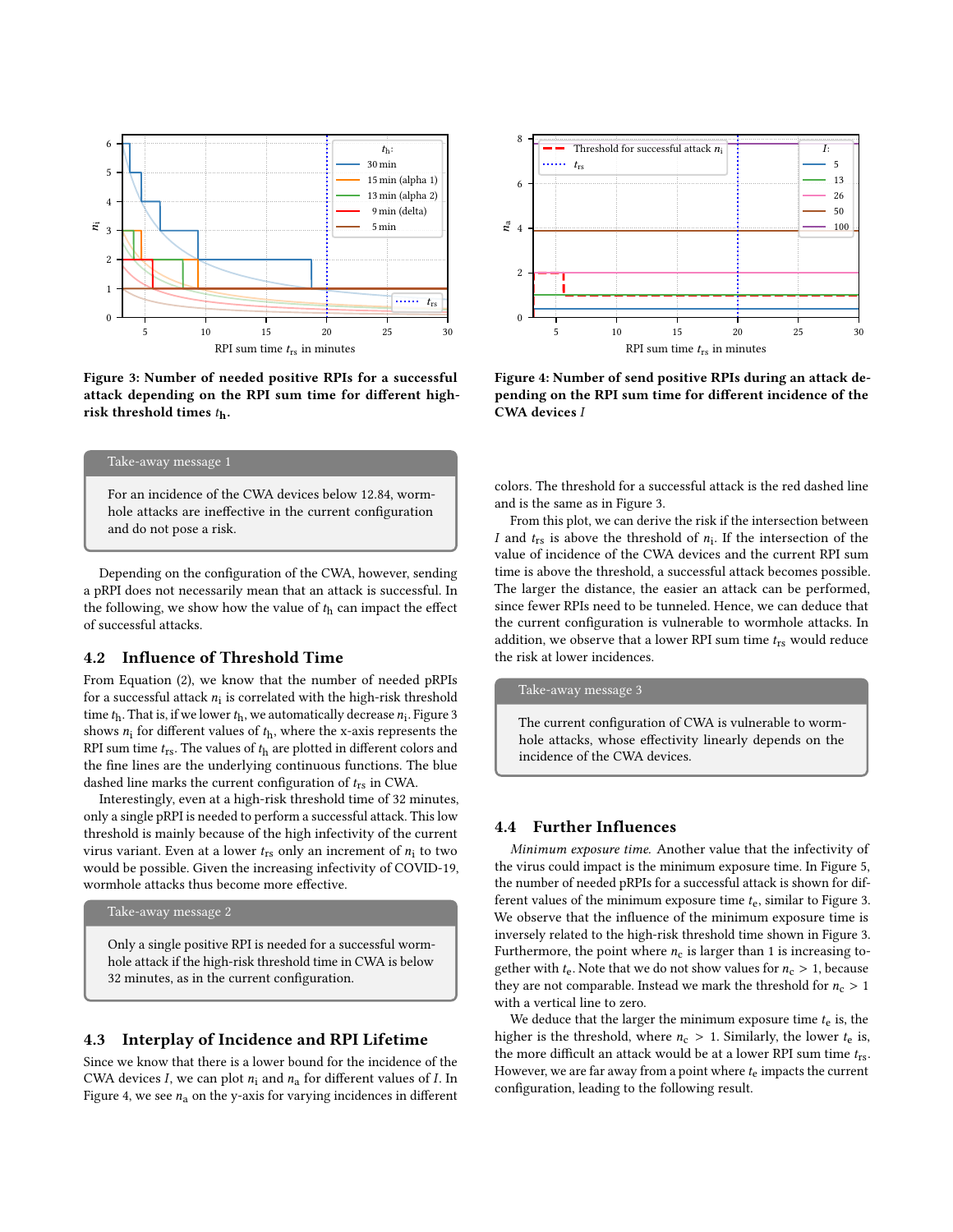<span id="page-7-1"></span>

Figure 5: Number of needed positive RPIs for a successful attack depending on the [RPI sum time](#page-0-0) for different [minimum](#page-0-0) [exposure times](#page-0-0).

## Take-away message 4

The minimum exposure time plays a negligible role in the success of a wormhole attack in the current configuration of CWA.

Movement of people. As the last aspect in this causal analysis, we want to look at the impact of people's movement on our model. This movement happens at the places where the RPIs are collected and depends on the particular location and occupation of the people. For example, at a train station people are moving fast between gates, while in a café they are sitting for a longer time.

From Equation [\(5\)](#page-4-4), we know that the movement is only relevant for  $n_c > 1$ . Then the attacker needs to collect continuous RPIs for a successful attack. *M* is a linear factor to  $n_a$  because of our assumption [A.3.](#page-3-0) In view of the current infectivity of COVID-19 and the [RPI sum time,](#page-0-0) the movement of people thus does not impact the effectivity of wormhole attacks.

#### Take-away message 5

The current configuration of CWA prevents an influence of people's movement on the success of a wormhole attack. However, for  $n_c > 1$ , it becomes a significant factor.

# <span id="page-7-0"></span>5 EMPIRICAL ANALYSIS

Our model of the GAEN system shows that various factors can contribute to the success of wormhole attacks. So far, however, our model is not linked to practice and hence we fill this gap now. To this end, we conduct a field experiment and collect real-world RPIs using two different strategies: First, we use a regular smartphone and capture BTLE beacons by moving around at different places. This dynamic collection provides us with information for scenarios where the adversary creates a non-stationary wormhole. Second, we position recording devices at different locations over a period of

several weeks. From this static collection, we extrapolate the effort required to collect different amounts of RPIs in practice.

# 5.1 Ethical Considerations

Due to the design of GAEN and its privacy guarantees, the collected BTLE beacons do not contain any identifiable, private information and can be considered anonymous [\[16\]](#page-11-21). Therefore, this collection does not fall under private data regulations. Still, we followed ethical practices as defined in the ACM Publications Policies and defined an experimental process for working with the data. We obtained permission from the static site owners to acquire data and informed the participants through signs about the collection. To protect the data, we encrypted it at the collection sites and decrypted it only temporarily during the experiments, thus limiting potential abuse.

#### <span id="page-7-3"></span>5.2 Dynamic Collection

The dynamic collection of our field experiment has been conducted in August 2021. We use the GAEN backend in an Android smartphone to capture data during daily activity. This includes commuting between home and work locations, moving around at public places, and traveling by train to different big cities in Germany. This collections aims at mimicking the typical usage of a CTA and the data recorded is identical to what the application would have collected in practice.

During the collection time, we observe different densities of RPIs, reaching peaks of up to 59 unique RPIs per scan window, that is, per 4 seconds in the current configuration. Figure [6](#page-7-2) shows the distribution of the number of unique RPIs per scan window over the collection period. The highest value has been monitored at a central train station of a German city during rush hour. At this location, an attacker can capture a notable number of unique RPIs and tunnel them to other places. Because the RPIs are changing every 10 minutes, multiple RPIs might belong to the same TEKs. Hence, we cannot extrapolate concrete values from this result.

<span id="page-7-2"></span>

Figure 6: Seen RPIs per [scan window](#page-0-0) during the data collection in August 2021 with a smartphone

To refine our analysis, we use a dedicated mobile application to measure BTLE data continuously. With this application, we visit the central train station of a German city and record RPIs during typical gate changes. Our highest collected amount is 126 unique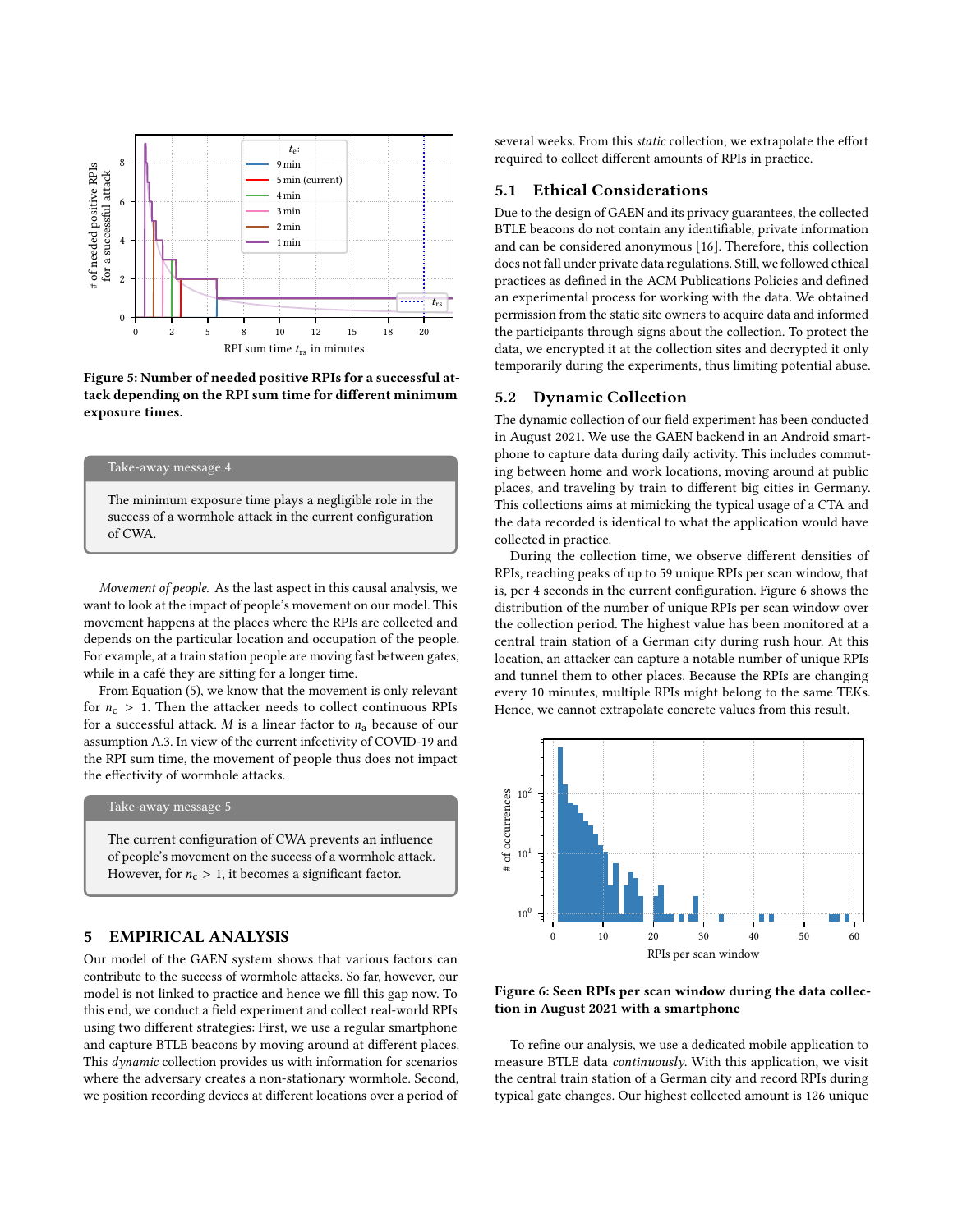RPIs in 07:54 minutes during the rush hour. This corresponds to 0.268 identifiers per second and provides a promising basis for an attack. In the same data, the peak per scan window is 45 RPIs, which matches the scale of our previous measurements shown in Figure [6.](#page-7-2) Note that due to the lifetime of the RPIs, we only consider measurements up to 10 minutes in this experiment.

# 5.3 Static Collection

To monitor the amount of RPIs over a longer period of time, we collect BTLE data between August and November 2020 at different locations in a German city. For this experiment, we use five Raspberry PI Zero W as recording devices. We place the devices in a book store, a public library, a supermarket, and a café. The places differ in the visitor dynamics and thus allow for analyzing the effectiviy of wormhole attacks in different settings.

<span id="page-8-0"></span>Table 2: Description of our collection locations.

| Location              | <b>Size</b>            | Duration |
|-----------------------|------------------------|----------|
| Big book store        | $2.000 \,\mathrm{m}^2$ | 43 days  |
| Library entrance      | $4.300 \text{ m}^2$    | 92 days  |
| Library sitting areas | $4.300 \text{ m}^2$    | 92 days  |
| Big supermarket       | $3.500 \,\mathrm{m}^2$ | 58 days  |
| Café                  | $100 \,\mathrm{m}^2$   | 33 days  |

In the book store, we place the recording device at the point of sale near the entrance, which is connected to the pedestrian zone of the city center. In the library, we position one device near the entrance to catch visitors, and another device near the workplace where people sit and read. In the supermarket, we place the device at the point of sale in the middle of the entrance area. Finally, the device in the café is set up near the entrance, which also leads to the city center. Table [2](#page-8-0) provides more details about the five locations and the individual collection periods. Due to different agreements with the owners of the sites, the collection periods vary between 33 and 92 days.

<span id="page-8-1"></span>Table 3: Average stay duration and number of unique RPI at the collection locations.

| Location              | <b>Max RPIs</b><br>$per t_{rl}$ | Average stay per<br>RPI in minutes $t_s$ |
|-----------------------|---------------------------------|------------------------------------------|
| Big book store        | 168                             | 3:39                                     |
| Library entrance      | 56                              | 6:01                                     |
| Library sitting areas | 46                              | 8:58                                     |
| Big supermarket       | 124                             | 6:31                                     |
| Café                  | 62                              | 5:15                                     |

Table [3](#page-8-1) lists the amount of collected RPIs and the average stay duration for the different places. At the library sitting areas, the [average RPI stay time](#page-0-0)  $t_s$  reaches the maximum with over 8 minutes. People usually spend multiple hours at this place, so we see most RPIs for the whole [RPI lifetime](#page-0-0) of 10 minutes. The book store is in a pedestrian zone where many people are walking by. The recording device at the store recognizes several RPIs with an average time of

roughly 4 minutes. We assume that not only beacons are collected from visitors, but also from passers-by at this point. Moreover, the number of unique RPIs also differs between the locations, where the book store and the supermarket yield the highest values with 124 and 168 identifiers per [RPI lifetime,](#page-0-0) respectively.

Compared to a dynamic acquisition, an installation at a fixed location has the advantage that no person is needed to record the data. A device can simply be placed somewhere hidden and serve as an endpoint for a wormhole attack by transmitting and receiving tunneled beacons.

#### 5.4 Estimating the Attack Effort

Equipped with the results of a dynamic and static data collection, we are ready to link these measurements to our model of the GAEN system. From Section [3,](#page-2-0) we know how many RPIs are required for a successful attack, that is, tunneling at least one pRPI through the wormhole. Therefore, to evaluate the attack effectiveness, we can now calculate how many RPIs can be recorded in two hours and how many simultaneous endpoints are required to render the attack successful for a given incidence level.

Let us start by investigating the [number of unique collected RPIs](#page-0-0) in two hours. As the RPIK changes every [RPI lifetime,](#page-0-0) multiple identifiers can belong to the same TEK. To account for this, we estimate the [adjusted collected RPIs](#page-0-0) with Equation [\(7\)](#page-8-2). In particular, we calculate a lower estimate for the number of suitable RPIs from different TEKs as the ratio of [average RPI stay time](#page-0-0) and [RPI lifetime](#page-0-0) as follows,

<span id="page-8-2"></span>
$$
n_{\rm a} = n_{\rm t} \cdot \left(1 - \frac{t_{\rm s}}{t_{\rm r1}}\right). \tag{7}
$$

To perform this estimation over two hours, we use a sliding window with a step of one minute and calculate the maximum value of all windows.

Table [4](#page-8-3) shows the results of this estimation for the five places. Although we observe a considerable number of identifiers, we also find that it is impossible to collect enough data in two hours to fill the [scan window](#page-0-0) from a single place. Recall that the [scan window](#page-0-0) can hold up to 7787 RPIs. If we assume a worst-case scenario, multiple recording locations are necessary to reach an optimal attack that only depends on external factors, such as the incidence or infectivity.

<span id="page-8-3"></span>Table 4: Maximum amount of collected RPIs in two hours in the different locations

| Location              | Collected in 2h |             |  |
|-----------------------|-----------------|-------------|--|
|                       | n <sub>t</sub>  | $n_{\rm a}$ |  |
| Big book store        | 1208            | 767.08      |  |
| Library entrance      | 306             | 121.89      |  |
| Library sitting areas | 241             | 24.90       |  |
| Big supermarket       | 703             | 244.88      |  |
| Café                  | 390             | 185.25      |  |

Table [5](#page-9-1) provides an overview of the number of locations needed at different incidence levels. The numbers are calculated so that the attacker achieves at least one pRPI per full [scan window.](#page-0-0) The most efficient location is the book store in the pedestrian zone.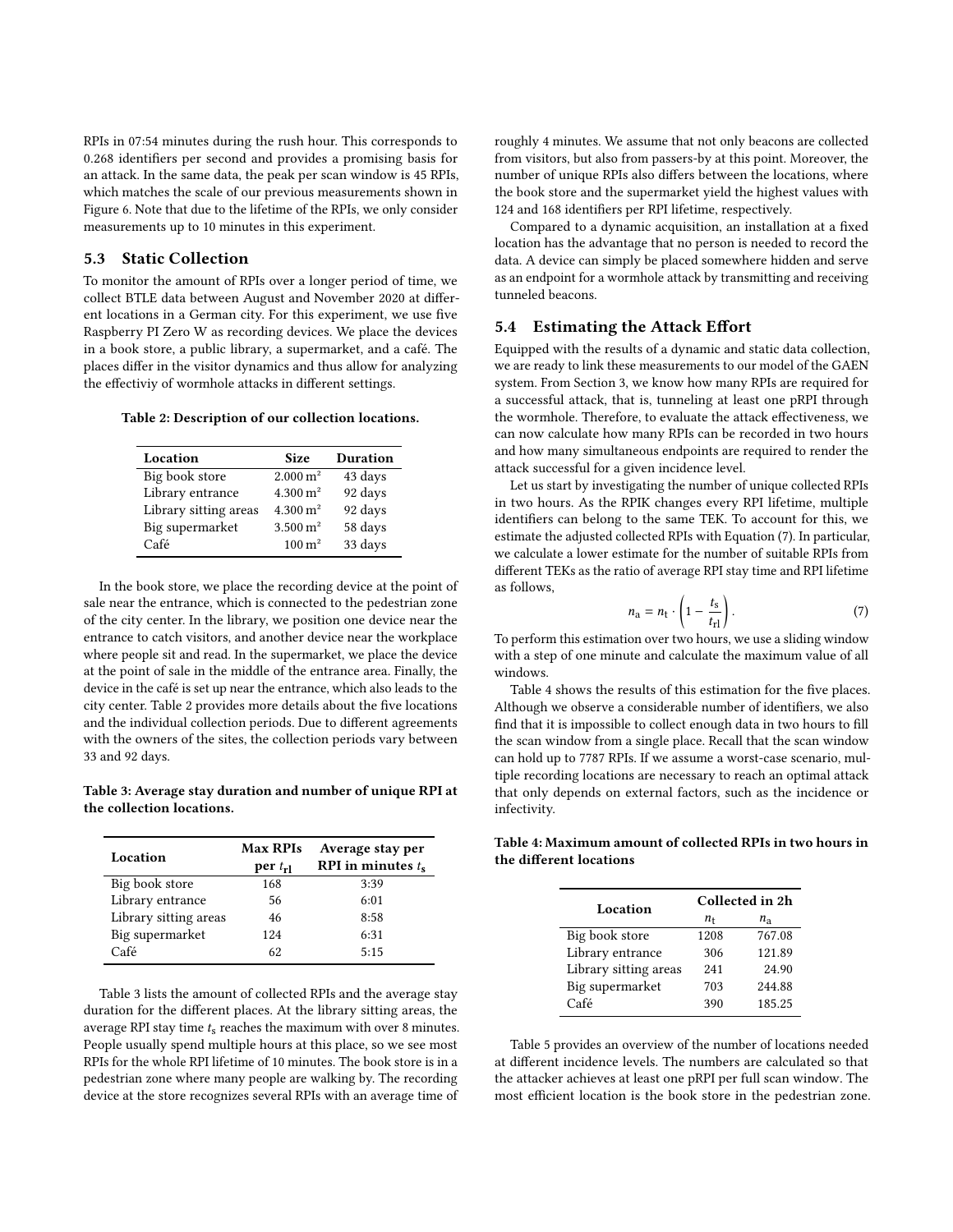A successful attack requires between 63 and 2 instances of such a location, depending on the incidence. The other places are less effective and need up to 3.6 times more recording spots. However, for a high incidence of 500, all places require less than 10 instances, making an attack clearly feasible in practice. Moreover, the book store and the train station provide similar attack capabilities already for an incidence of 100.

<span id="page-9-1"></span>Table 5: Number of needed places to carry out a successful attack for different incidences.

| Location              | Needed for $n_r$ |      |     |          |                |
|-----------------------|------------------|------|-----|----------|----------------|
| Incidence I:          | 13               | 26   | 50  | 100      | 500            |
| Big book store        | 63               | 32   | 17  | q        | $\mathfrak{D}$ |
| Library entrance      | 188              | 94   | 49  | 25       | 5              |
| Library sitting areas | 228              | 114  | 60  | 30       | 6              |
| Big supermarket       | 85               | 43   | 22  | 11       | 3              |
| Café                  | 170              | 85   | 44  | 22       | 5              |
| Train station         | ~66              | ~233 | ~17 | $\sim Q$ | $\sim$ 2       |

Take-away message. The incidence is a key factor contributing to the success of wormhole attacks in practice. While the infectivity of the tracked disease affects the risk estimation within the CTA, the incidence is an external factor that negatively correlates with the number of attack endpoints. Our measurements show that at a high incidence, the number of endpoints becomes small, allowing an adversary to carry out the attack with little effort. At a moderate incidence of less than 100, wormhole attacks are still possible, but require a significant number of sites to be successful.

# <span id="page-9-0"></span>6 LIMITATIONS & DISCUSSION

Our risk model of decentralized contact tracing characterizes a complex process that spans multiple network and processing layers. To deal with this complexity, we make several assumptions in our threat analysis for simplification. While we are generally careful to always assume a more powerful adversary and consider a worstcase scenario, our assumptions also impose limitations, which we discuss below.

## 6.1 Movement Dynamics

Our empirical measurements are affected by the movement of people. The amount of RPIs varies depending on the time of data collection and the location of recording. Figure [7](#page-9-2) shows the mean distribution of collected data in the book store as an example. Many RPIs are collected during opening hours between 11:00 and 18:00, when people are also in the nearby pedestrian area. Moreover, we see typical differences between weekdays and weekends. The other locations have different distributions, but the variance of the data is comparable, reflecting the typical movement of people.

An adversary needs to account for these dynamics, as RPIs cannot be replayed over a period longer than 2 hours. For example, attacks on the book store are less effective at night than during business hours. However, to avoid underestimating the attacker's capabilities, we focus on the period with the highest activity and base our conclusions on this worst-case scenario.

<span id="page-9-2"></span>

Figure 7: Number of collected RPIs per RPI lifetime (10 minutes) in the big book store

# 6.2 Transmission Risk Level

The risk estimation of CWA includes a transmission risk level that is determined externally and varies over time. Shortly after a positive diagnosis, the level gets the highest value and then gradually decreases. For more information, see the CWA documentation [\[3\]](#page-11-13) that describes how the transmission risk level is calculated.

The success of a wormhole attack depends on the level of the transmission risk of the involved pRPI. Therefore, to gain insights into this parameter, we download the DKs of 20 days and analyze the contained level values. In Figure [8,](#page-9-3) we see the distribution of the transmission risk levels.

We observe a high transmission risk at level 1, which is ignored in the risk calculation. The other levels 3 to 8 are considered with a factor  $\tau$  between 0.6 and 1.6. For our analysis, we focus on the 1.6 factor, which covers 9.71% of cases, as this reflects a worst-case attack scenario. Nevertheless, we also perform our calculation with  $\tau$  = 0.6. Because  $t_{rs} \cdot 0.6$  is bigger then  $t_h$ , the factor of 0.6 will not lower the threshold for a possible attack at a frequency of 12.84 and does not change  $n_i$ . Consequently, in the current configuration, all pRPIs with a transmission risk level of 3 and higher can be used for an attack, which corresponds to over 63% of the collected data.

<span id="page-9-3"></span>

Figure 8: Distribution of the transmission risk during 20 days in September 2021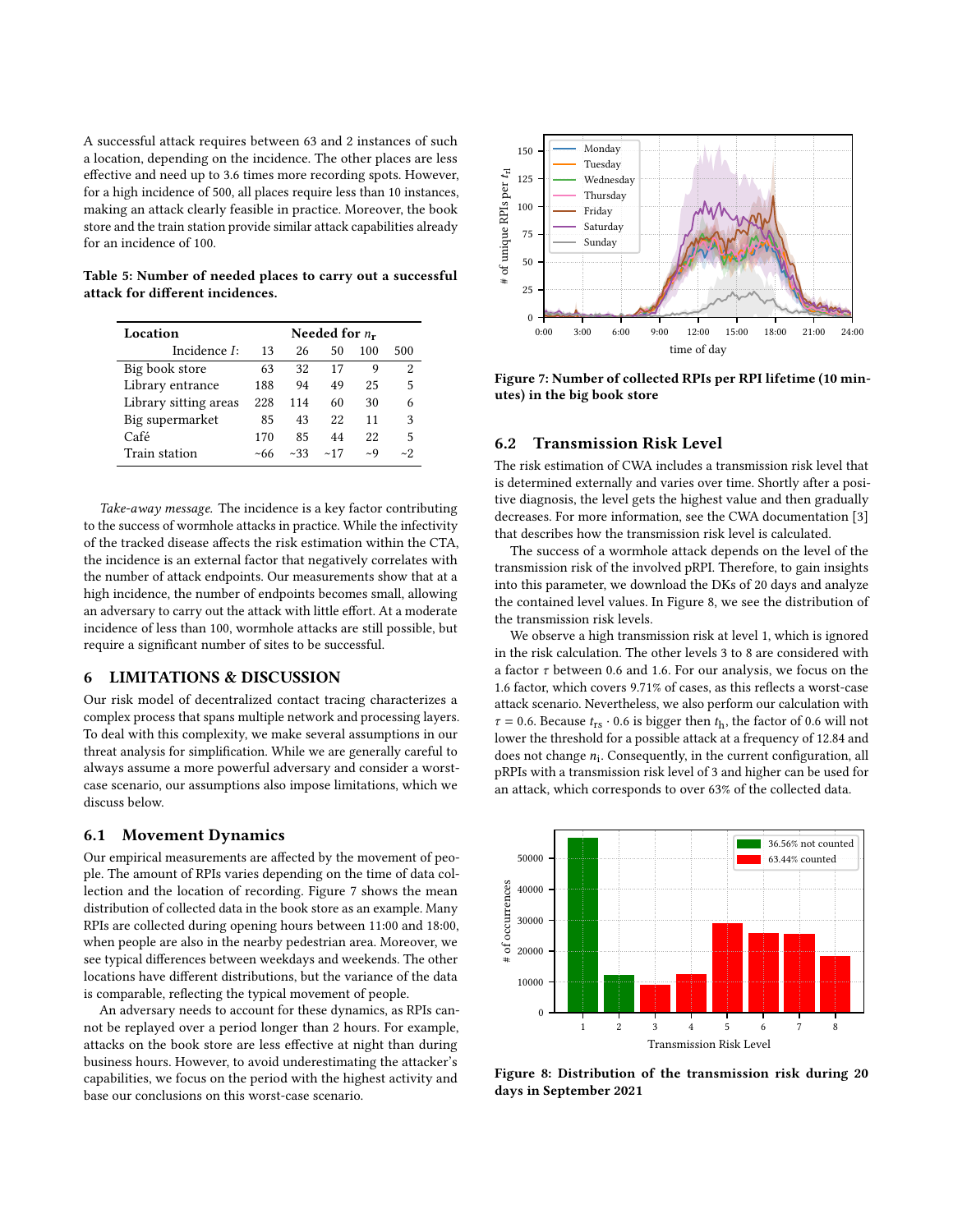# 6.3 Variance of Incidence

During the development of the COVID-19 pandemic, the spread in different population groups varied significantly, reaching values above 1,000 under certain conditions. An attacker can exploit this variance to strengthen its attack, for example, by targeting regions and groups with high incidence. Since the incidence is a very complex parameter whose dynamics are difficult to characterize, we assume a uniform distribution for our analysis. That is, we focus on an average-case scenario for this parameter.

# 6.4 Packet Loss

In our calculation, we do not consider packet loss in BTLE transmission. BTLE uses the 2.4 GHz ultra-high frequency band, which is shared with other wireless technologies like Wifi. The protocols use distributed access to the medium, so collisions and packet loss can naturally occur. To handle these problems, the GAEN system uses the defined [scan interval](#page-0-0) and [scan window.](#page-0-0)

For an attack, the packet loss influences  $n_r$  as a factor of  $\eta$ . It has a linear influence on the number of RPIs an adversary can use during an attack but does not change the [number of needed](#page-0-0) [pRPIs for a successful attack.](#page-0-0) If we assume a packet loss of 50%, an attack is possible at an [incidence of the CWA devices](#page-0-0) of 25.68 and 3894 RPIs can be used during a [scan window.](#page-0-0) Still, we assume no packet loss when investigating wormhole attacks in our analysis, thus reflecting a worst-case scenario with respect to this factor and perfect transmission conditions.

#### 6.5 Attack Success Delay

Finally, we do not explicitly consider the delay of a successful attack in our analysis. This delay results from the diagnostic process of COVID-19 and the deployment of the corresponding DKs. The delay spans a few days, so estimating the incidence and amount of pRPI becomes non-trivial due to the dynamic development of the pandemic. However, this uncertainty also cannot be exploited by an adversary and thus is irrelevant for our analysis.

## <span id="page-10-0"></span>7 COUNTERMEASURES

Our analysis does not only uncover factors contributing to this risk of wormhole attacks, but also provides starting points for constructing countermeasures. In this section, we explore these points and introduce two countermeasures, one of which focuses on improving the configuration of the GAEN system and the CWA, while the other is based on detecting ongoing attacks.

#### 7.1 Configuration Improvements

It is evident from our analysis that many parameters are relevant to the success of wormhole attacks. Most of these are dictated by technical properties of the protocol and characteristics of the traced disease. For example, the scanning interval of the system is tailored to the noisy transmission of BTLEs, and the risk estimation is carefully adapted to the infectivity of the disease. As a result, there is limited room for optimizing the configuration of GAEN towards robust proximity tracing.

Improved [RPI lifetime.](#page-0-0) The only major parameter we can change to reduce the risk of a wormhole attack is the RPI lifetime  $t_{\text{rl}}$ . If

the lifetime is reduced, the attacker is forced to collect more and continuous beacons from the same devices, making tunneling from crowded locations difficult. At the same time, however, a reduced RPI lifetime requires more battery power and memory storage for proximity tracing. Hence, we seek a trade-off between attack robustness and resource efficiency.

From Section [3.4,](#page-4-6) we know that for  $t_{rs} \leq \frac{t_e}{\tau}$  the number of RPIs needed for triggering the risk calculation is larger than 1. We can reach this point by setting  $t_{\text{rl}} = \frac{t_{\text{rs}}}{2 \cdot \tau}$ . An attack now becomes impossible for an [incidence of the CWA devices](#page-0-0) smaller than 25.68. Furthermore, the attacker's effort for collecting RPIs considerably rises, since the RPIs must be continuous and from the same devices. As a result, the adversary is forced to move away from dynamic and crowded locations to places with longer dwell time, thereby reducing the attack effectivity.

Reduced clock drift. Another possible improvement can be devised by reducing the clock-drift compensation in the risk estimation. Currently, GAEN employs a two-hour window for this compensation. As the CTA needs an Internet connection for the risk calculation anyway, it is possible to synchronize the clocks of all participating devices and thereby reduce the drift window significantly. This reduction increases the attacker's effort, since RPIs can now only be replayed for a shorter period of time. Nevertheless, an attack remains possible, and only its effectiveness is reduced. Additionally, to compensate for a delayed change of the RPIK, there is the difference between the [RPI lifetime](#page-0-0) and [RPI sum](#page-0-0) [time.](#page-0-0) In contrast to the two-hour window, reducing this difference would directly reduce the risk of an attack.

Take-away message. Adjusting the RPI lifetime and clock-drift compensation are two simple but effective strategies to reduce the chances of a successful wormhole attack on GAEN. The remaining attack risk depends mainly on the incidence and infectivity of the tracked disease. Consequently, additional countermeasures are required when GAEN is deployed in regions of high incidence or when more infectious variants are traced.

# 7.2 Attack Detection

Several methods have been developed for detecting and mitigating wormhole attacks in wireless networks [see [22\]](#page-11-22). However, these methods cannot be directly applied to the GAEN system, as it lacks authentication primitives and distance-bounding protocols by design [\[21\]](#page-11-23). As a consequence, existing detection methods can neither identify the relay nor the replay of beacons in an attack.

Our focus is to introduce easy implementable countermeasures. From Section [5.2,](#page-7-3) we know how many RPIs are received during a scan window in normal or even crowded circumstances. In our experiments, the peak has been 59. If we compare this number with the necessary amount of RPIs for an attack, we observe a huge difference. This difference reduces with the incidence of the traced disease, as less RPIs are necessary for inducing one pRPI. At an incidence of 100 we need 1000, at 500 200, and at 1000 still 100. Even if we look at the extreme cases in Section [5](#page-7-0) where the density of devices is very high, we never reach RPI bursts comparable to a wormhole attack.